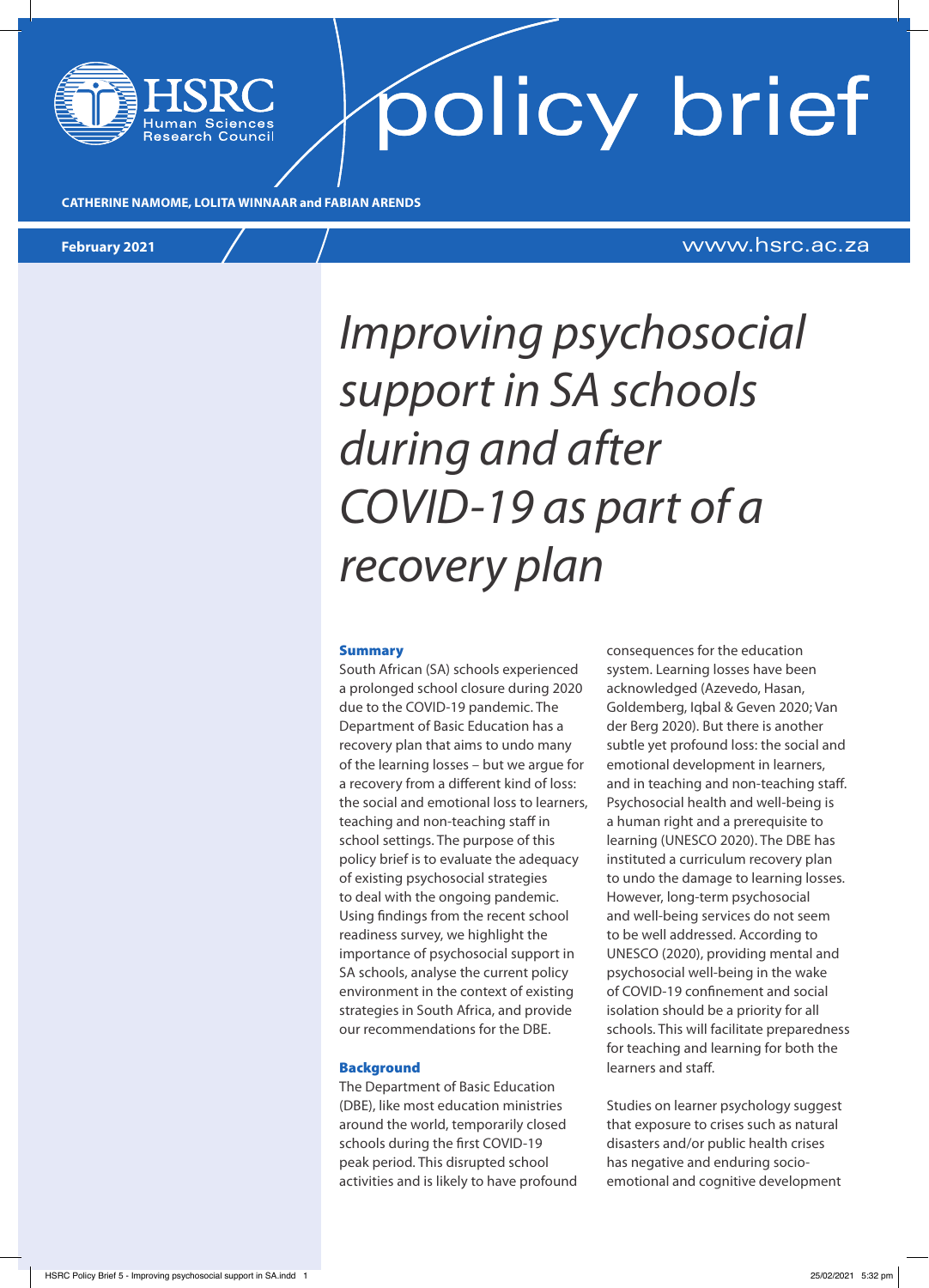consequences (Betancourt & Khan 2008; Machel 1996; Nelson & Sheridan 2011; Overstreet, Salloum & Badour 2010). Hence, the mutually reinforcing relationship between education and psychosocial development needs to be supported. In other words, the shifting landscape with COVID-19 suggests that the education system could fail to help learners to achieve unless the DBE provides significant psychosocial interventions to help learners understand, cope with and build resilience to the impacts of COVID-19.

#### Psychosocial support and our policy environment

The need for psychosocial support in schools is not a new phenomenon in SA. Public health epidemics such as HIV and/or AIDS opened a conversation on how to provide psychosocial support in schools. The difference with the COVID-19 pandemic is that it has created a high prevalence of distress (see Figure 1). Recent studies show widespread psychological distress in China, Iran and the USA (Jahanshahi et al. 2020; Panchal et al. 2020; Qiu et al. 2020).

The psychological effects of the COVID-19 pandemic are also evident in children. According to a recent study by the United Nations (United Nations 2020) COVID-19 has affected children's emotional state and behaviour in Italy and Spain. Reported difficulties include feelings of loneliness, nervousness, restlessness, irritability, and more importantly, loss of concentration (see Figure 2).

One would expect similar challenges to face SA learners as they return to school. This implies that principals, teaching and non-teaching staff have a role to play, not only in ensuring that learners stay abreast of the curriculum, but also in helping learners to deal with these emotional and social wellbeing challenges as they endeavour to complete the academic curriculum.

A recent DBE school readiness survey showed that more than 50% of principals believe that learners and teachers need psychosocial support (see Figure 3). These results indicate that principals have witnessed the impact that the pandemic and the disruption to schooling has had on all members of the school and therefore recognise the need for psychosocial support.

However, only 49% of principals indicated that they had access to a facility for social services that would offer support. Furthermore, only 44% of principals said they had staff available who could provide psychosocial support. Three quarters of the principals said that parents are provided with information

and support to manage the impact of the pandemic on the learners.

Given the evident negative effects of the pandemic on learner socio-emotional development, these results imply that many schools do not have psychosocial support services, and that, therefore, learners, teaching and non-teaching staff may struggle with teaching and learning after COVID-19. More importantly, there seems to be a reluctance to seek such support.

#### Policy environment: psychosocial support

The key questions are: Is there legislation and national policy for psychosocial and well-being, particularly in school



**Figure 1**: National surveys showing high prevalence of distress during COVID-19 (Data source: United Nations 2020)



**Figure 2**: Parents' reports of children's difficulties during COVID-19 confinement (Data source: United Nations 2020)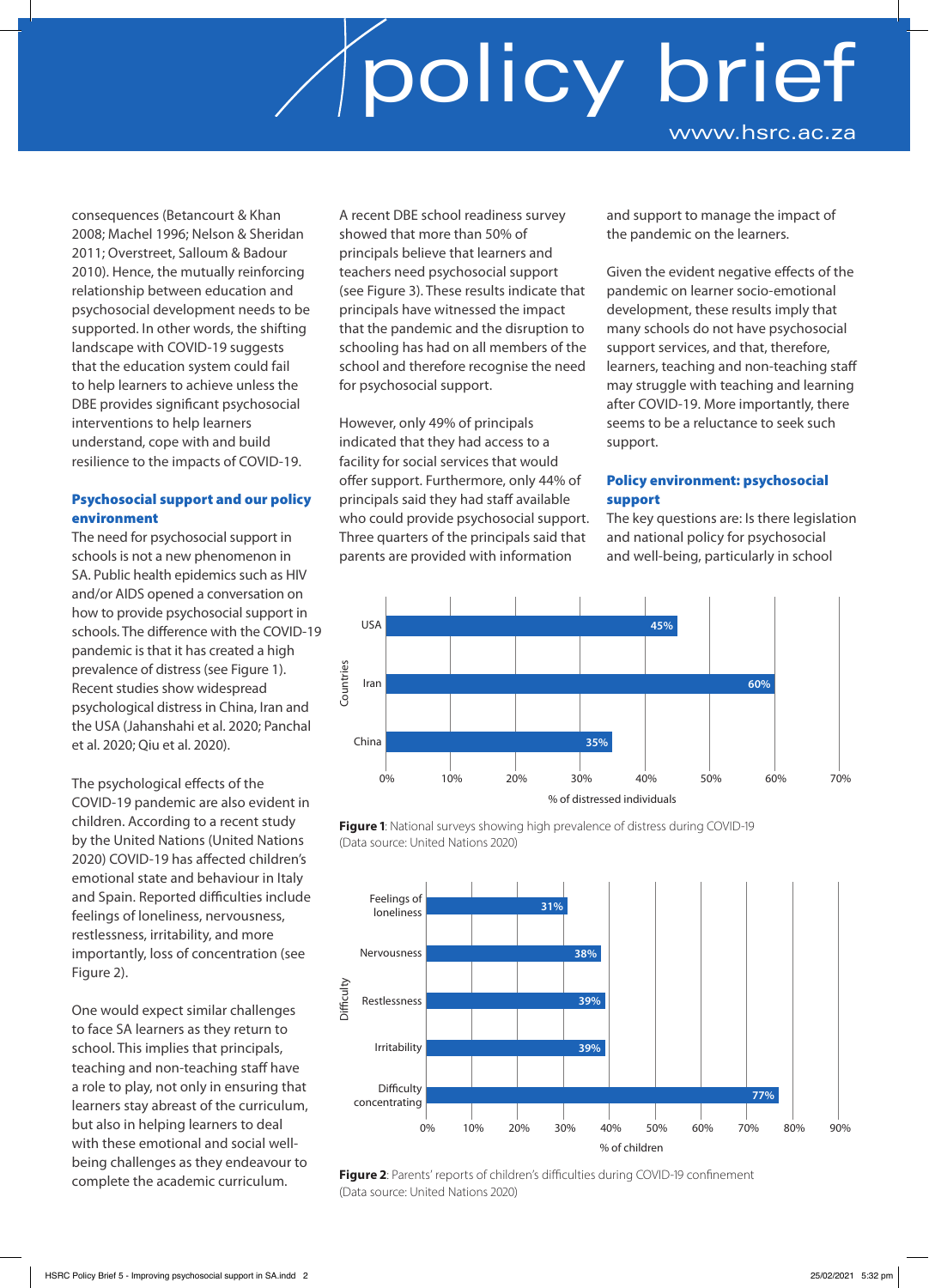

**Figure 3**: Extent to which principals surveyed believe psychosocial support is required at schools (%) (Source: DBE 2020)



**Figure 4:** Principals' understanding of arrangements to address effects of COVID-19 (Source: DBE 2020)

settings? If yes, do existing legislation, policy and strategies that deal with psychosocial support services provide adequate guidelines, or should new policies be introduced to address these challenges that could undermine teaching and learning? In SA, the legislative and policy environment for psychosocial health and well-being is present but fragmented.

- The Children's Act No. 38 of 2005 sets out the principles relating to care and protection of children's rights but makes no reference to psychosocial health as a policy priority.
- The National Strategic Plan on HIV, STIs and TB (2012–2016) was developed by the Department of Health to support psychosocial

services to children and adolescents infected and affected by HIV and/or AIDS, STIs and TB within the family and the community (Department of Health 2012).

The National Plan of Action (NPA) for Children (2012–2017) was developed by the Department of Women, Youth and Persons with Disabilities in support of orphans and vulnerable children affected by AIDS (Department of Women, Youth and Persons with Disabilities 2012). This plan does assist children, particularly those on the streets and in child-headed households. The NPA mentions the need for psychosocial interventions and lists several national departments as lead implementers. The NPA, however,

fails to provide clear operational guidelines on psychosocial and wellbeing programming.

In the National Policy on HIV, STIs and TB for Learners, Educators, School Support Staff and Officials in all primary and secondary schools in the Basic Education Sector (DBE 2017), the DBE sets out guidelines to provide counselling to learners, teaching and non-teaching staff infected and affected by HIV, STIs and TB. This policy fails to map adequately a clear vision on longterm psychosocial interventions that can aid recovery from national disasters such as COVID-19.

There is a gap in our policies with respect to psychosocial and well-being programming, particularly in school settings. The DBE national policy focuses more on treatment and prevention for the mentioned diseases and less on psychosocial health and well-being in case of a national disaster. The existing legislative and policy environment needs to be reviewed to incorporate recovery plans and interventions for social and emotional well-being in school settings due to COVID-19, but also for other potential national disasters.

#### **Discussion**

As the DBE sets out its recovery plans, its intent and purpose are laudable, but it needs a clear and succinct strategy and guidelines for psychosocial wellbeing, which presents a challenge for complete recovery in school settings. As schools reopen, it remains important to note that successful reopening and recovery rely on the DBE's critical role of mitigating and integrating psychosocial interventions in schools. Evidence from past crises on the effects on learner wellbeing shows that psychosocial and emotional support are essential (Bissell 2016).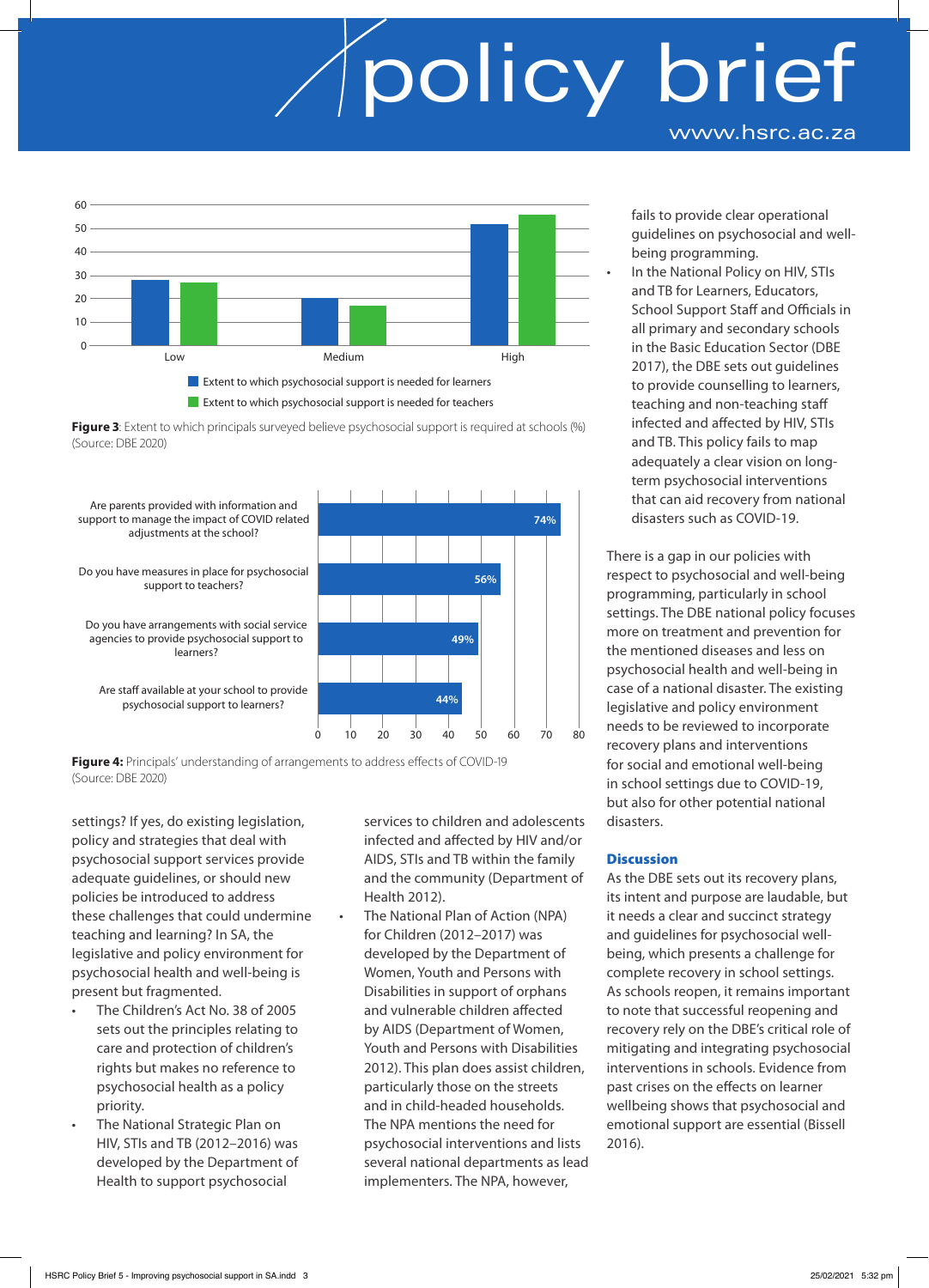To address psychosocial support, it is paramount for the DBE to set out a systems change approach that responds to the psychosocial needs of learners, teachers, principals and administrators in order to provide a much-needed positive learning environment. While the department has rightly focused on dealing with the academic competence of learners, evidence suggests a need for a commensurate emphasis on social-emotional competence and a positive classroom environment. Learners, teachers, principals, school administrators and district officials should be involved in providing psychosocial support at different levels.

#### *Key research findings*

- The psychosocial effects of COVID-19 are immense and cannot be ignored.
- Existing policy dealing with psychosocial support services and/or programming remains fragmented and requires a review.
- A significant number of SA schools need psychosocial support services.

#### Recommendations

How should the DBE integrate psychosocial support in its recovery plan? The following recommendations are provided:

- 1. Review the existing National Policy on HIV, STIs and TB and introduce guidelines that are inclusive of psychosocial health and well-being support for learners, teaching and non-teaching staff who have directly or indirectly been affected by COVID-19.
- 2. Decentralise psychosocial support programming to include district officials. Since the effects of COVID-19 are projected to be longterm, it is worthwhile for the DBE to source and incorporate the broader education workforce, including psychosocial support specialists (PSS), particularly at the district level. Evidence shows that a PSS

can provide much-needed regular psychosocial training to teachers in maintaining a positive classroom environment, and in turn, this would also support learners. PSSs would further provide support to school principals and administrators.

3. Train, coach and support teachers in creating a positive classroom environment. Past research from public health disasters suggests that teachers require new skills and capacities as they support learner transitions back to school and ensure remedial learning activities. Aside from the provision of PSS, teachers should receive support in developing practical skills to provide a positive classroom environment. Evidence shows that regular coaching on the job or virtual teaching coaching can strengthen teaching practices efficiently and can further support teachers as they adapt to new realities and the tasks ahead (Cilliers et al. 2018; Winthrop & Kirk 2005). Winthrop and Kirk (2005) explain that the majority of teachers need support in working with learners who have directly or indirectly experienced traumatic events. In schools with a high proportion of vulnerable learners it is imperative that teachers are trained to deal with learning recovery and learners' mental health and psychosocial needs. This would entail identifying age-related behavioural and cognitive changes and providing age-appropriate learning support (UNESCO et al. 2020).

#### Conclusion

The analysis in this policy brief emphasises the need for the DBE to modify how it facilitates psychosocial support in schools. And as schools reopen, the department should consider reviewing its national policy for learners, educators and non-educators to include comprehensive and inclusive

psychosocial support as part of its recovery plan.

#### References

- Azevedo JP, Hasan A, Goldemberg D, Iqbal SA & Geven K (2020) Simulating the potential impacts of COVID-19 school closures on schooling and learning outcomes: A set of global estimates. *Policy Research Working Paper Series* (9284), 18 June 2020
- Betancourt TS & Khan KT (2008) The mental health of children affected by armed conflict: Protective processes and pathways to resilience. *International Review of Psychiatry* 20(3), 317328. doi:10.1080/09540260802090363
- Bissell SL (2016) Mental health and psychosocial support for children in the Ebola epidemic: UNICEF Child Protection. In J Kuriansky (Ed.) *The psychosocial aspects of a deadly epidemic: What Ebola has taught us about holistic healing* (pp. 51–54). Santa Barbara: Praeger/ABC-CLIO
- Cilliers J, Fleisch B, Prinsloo C & Taylor S (2018) *How to improve teaching practice? Experimental comparison of centralized training and inclassroom coaching*. Econ Papers, Stellenbosch University, Department of Economics. Accessed 21 January 2021, https://www.ekon.sun. ac.za/wpapers/2018/wp152018/ wp152018.1.pdf
- Department of Basic Education (DBE) (2017) National Policy on HIV, STIs and TB for Learners, Educators, School Support Staff and Officials in all Primary and Secondary Schools in the Basic Education Sector. Pretoria: Department of Basic Education. Accessed 21 January 2021, https:// www.education.gov.za/LinkClick.asp x?fileticket=SFXp9rXC9AM%3D&tabi d=672&portalid=0&mid=2607
- Department of Basic Education (DBE) (2020). School Readiness Survey. Pretoria: Department of Basic Education.